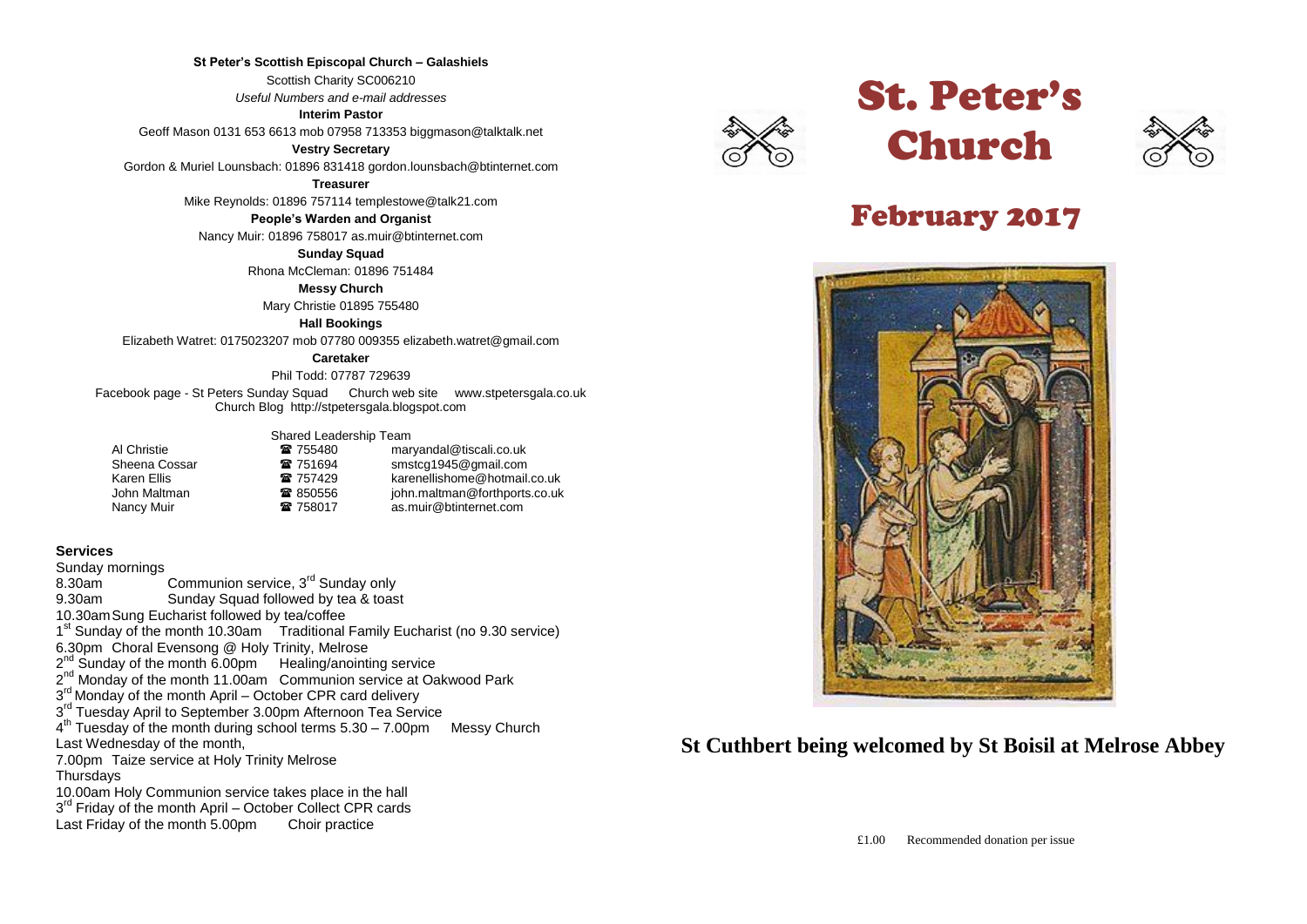# **Church Diary February**

| Sun 5th                | 10.30am Family service Rev David Dalglish                |
|------------------------|----------------------------------------------------------|
| Thurs 9th <sup>h</sup> | 10.00am Communion                                        |
| Sat 11 <sup>th</sup>   | 12.30 Soup 'n' Pud lunch remember to invite your friends |
| Sun 12th               | 9.30am Sunday Squad followed by juice & toast            |
|                        | 10.30am Sung Eucharist Rev Grace Redpath                 |
|                        | 6.00pm Healing service                                   |
| Mon $13th$             | 11.00am Communion, Oakwood Park                          |
| Thurs 16 <sup>th</sup> | 10.00am Communion                                        |
| Sun $19th$             | 8.30 Holy Communion                                      |
|                        | 9.30am Sunday Squad followed by juice & toast            |
|                        | 10.30am Sung Eucharist Rev Duncan McCosh                 |
| Mon $20th$             | 7.00pm Bottletop sort                                    |
| Thurs 23rd             | 10.00am Communion                                        |
| Sun $26th$             | 9.30am Sunday Squad followed by juice & toast            |
|                        | 10.30am Sung Eucharist Mr Geoff Mason                    |
| Tues 28 <sup>th</sup>  | 5.30pm Messy Church                                      |
|                        | 7.30pm Pancake Party                                     |
|                        | Thurs 2 <sup>nd</sup> Mar 10.00am Communion              |
| Sun $5th$              | 10.30am Family Service                                   |
|                        |                                                          |



# **Wrap up warm to fight colds**

I recently read in Yours magazine that one of the best things you can do to fend off bugs is stay snuggled up. Studies show that if your nose gets cold, its blood vessels will constrict, shutting off the warm blood that allows white blood cells to flood the area and fight off infection. So wrap a scarf loosely over your face when you're out and about on freezing days. .

# **Arranging events in the church and/or hall.**

Please remember to contact Liz Watret when arranging to use our building to make sure there are no other events planned. Sometimes members of the congregation need access to prepare for services – e.g. to decorate the church for special services like Easter and Christmas or weddings. Of course baptisms, weddings and funerals will receive priority but others need to know when these services are to take place.



# **One of our local Saints**

**Saint Boisil**. An abbot of Melrose who lived in the seventh century. The town of St Boswell's is named after him. His feast day is February 23rd.

Saint Boisil was a Northumbrian. As a youth, he was trained in monasticism at Lindisfarne Priory b[y St. Aidan](http://www.britannia.com/bios/saints/aidan.html) himself. He became a monk and quickly rose to be Prior of Melrose Abbey, in Tweedale, under [Abbot Eata.](http://www.britannia.com/bios/saints/eata.html)



Taking his information from Sigfrid, a monk of Jarrow who had trained under Boisil, [Bede](http://www.britannia.com/bios/bede.html) tells us that the saint was a man of sublime virtues as well as an eminent scholar. The holy names

of the adorable Trinity were ever on his lips and he repeated the name Jesus Christ with tender affection. He frequently exclaimed, "How good a Jesus we have!" and wept so sincerely that onlookers were encouraged to join him.

It was Boisil's evident sanctity which drew the young [St. Cuthbert](http://www.britannia.com/bios/saints/cuthbert.html) to Melrose, rather than the more famous Lindisfarne, in AD 651. By chance, the prior was standing by the abbey gate when Cuthbert arrived. The latter entered the church to pray and, looking on, "Boisil had an intuition of the high degree of holiness to which the boy.....would rise, and said just this single phrase to the monks with whom he was standing: "Behold the servant of the Lord".

Abbot Eata soon gave permission for Cuthbert to enter the community, and Boisil ensured that he "watched, prayed, worked and read harder than anyone else". It was thus from the Prior that Cuthbert learned the sacred scriptures, pupil and teacher becoming great friends. Both were given to travelling amongst the villages neighbouring Melrose and preaching to the local people.

In AD 659, Abbot Eata left the monastery to found a second house at Ripon in Yorkshire. Boisil became Abbot of Melrose. Two years later, Boisil was able to further demonstrate his gift of second sight when a great plague swept through the monastery. Cuthbert was stricken with the disease and drew close to death, but Boisil correctly declared he would most certainly recover. He also predicted his own death from the same epidemic, to which he, indeed, fell victim. Shortly before the end, Boisil made his most famous prophecy, foretelling Cuthbert's rise to Episcopal glory and they great influence he would have on the Northumbrian Church.

Boisil died on 7th July AD 661 and was buried at Melrose. Miracles at his tomb soon led to him being translated to a beautifully carved shrine, parts of which are preserved in the Museum at nearby Jedburgh Abbey. Like Bede, his relics were carried off to Durham, in 1030, by the thieving priest, Alfred. He is also remembered in the name of St. Boswells in Roxburghshire.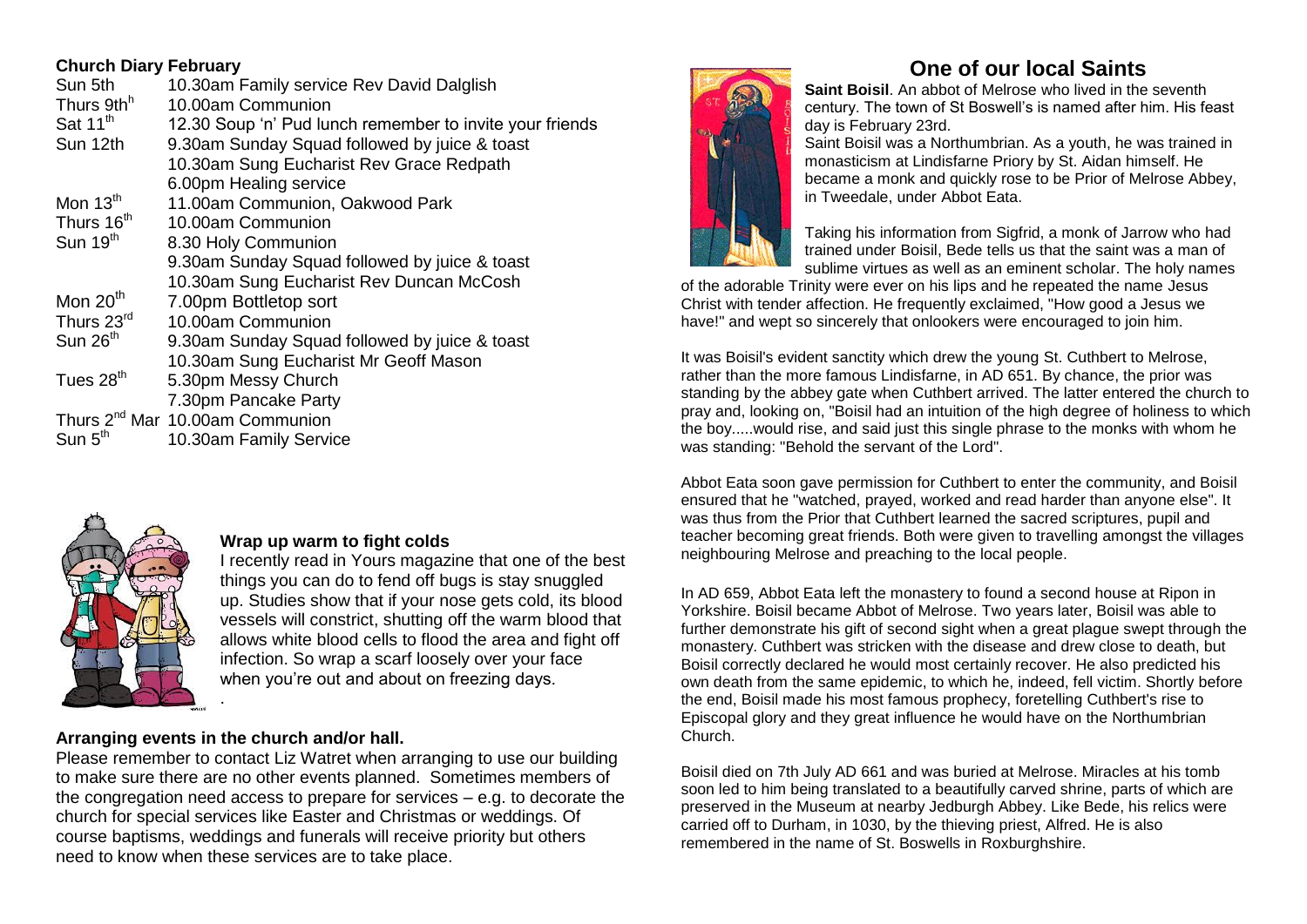# **ROTAS**



Because I manage to make so many mistakes and forget when folk are away I am going to make some changes to the format of the rota when the current list for church Sunday duties runs out on  $12<sup>th</sup>$  February. I am going to discontinue the columns for Welcomers and Coffee Makers. I thought it would be easier for the folk who volunteer to do these jobs if they could just sign up for dates that suit them.

Therefore there will be sign-up sheets by the front door for Welcomers and in the kitchen for **coffee makers**.





## With reference to other rotas.

There is one in the Vestry for the folk who officiate at the Reserved Sacrament and it seems that it would be best if you could also sign up for the days and times that suit you. We need folk for some Thursdays and 2<sup>nd</sup> Sunday evening Healing services as well as 10.30 services. I do not check this rota so don't send e-mail reminders.

I know that the Sunday Squad would be happy if members of the congregation would like to help out with this service. Their rota is in the hall.

If you have swapped duties with anyone I don't have a copy of this at home so just send reminder e-mails to folk on the original list. If there is a gap on Sunday mornings someone from the SLT will always fill it.

The 2017 Soup 'n' Pud list is at the back.



February 13<sup>th</sup> Leyton Robertson 26<sup>th</sup> Thea Louise Fraser



As you may remember from the AGM sometimes it is the smaller amounts that we give regularly each year that go towards funding this church. Maybe like me you are a member of the 100 club – I like to give Susan a cheque for the whole year so

that I know I am in the draw each month. It would be so embarrassing to have my number come up and find I hadn't paid my £1 that month. I also give Mike a cheque for a year's subscription to this magazine. It makes my own bookkeeping simpler and as my memory is sometimes rather erratic doing things this way keeps my life simpler too.

Did you know that you can use a bank standing order to cover your weekly giving? I find this useful because having decided what I can afford to give St Peter's each week I multiply it by 52 and divide by 12 for the monthly standing order. As well as meaning I don't need to remember to put that amount of cash aside each week it also means that the church can rely on that money even if I can't get to services. An added bonus is that the Government pays out "Gift Aid" refunds to the church as these contributions are seen as charitable donations.



Susan Boorman runs the 100 Club to raise funds for St Peter's. It costs £1 to have a number in the the monthly draw (£12 per year). The prize is £25 when your number is drawn. You can have more than one number.



We are pleased to report that the Book Sale managed to reach £100.50p just after Christmas! Thank you so much everyone and we would like to continue in the same way next year. All the proceeds go to the Church Funds. Ethel and Yvonne



### **Emergency Prayer Circle**

This is a group in the church which prays for people at times of special need. If you know of a member of your family or a friend facing crisis or difficulty who would be grateful of such confidential support.

Ring Muriel on 01896 831418 or Rhona on 01896 751484



Roslynn, Aimee, Stuart & Rosemarie, Darrin, Fiona, Ivy, Karina, James, Jaci, William, Bethany, Katie & John, Jim, Ruth, Kris, Rebecca, Ian and Oliver, Steph, Emily and Holly, Sadie, Tony, Gina, Billy, Fred, Joan, Jane, Lin Say, T Jay, Chris and Lyle, Liz, Richard & Helen, Robin, Charles, wee Thomas

*Please give names for prayers and pastoral visits to Al Christie Tel 755480 or e-mail maryandal@tiscali.co.uk*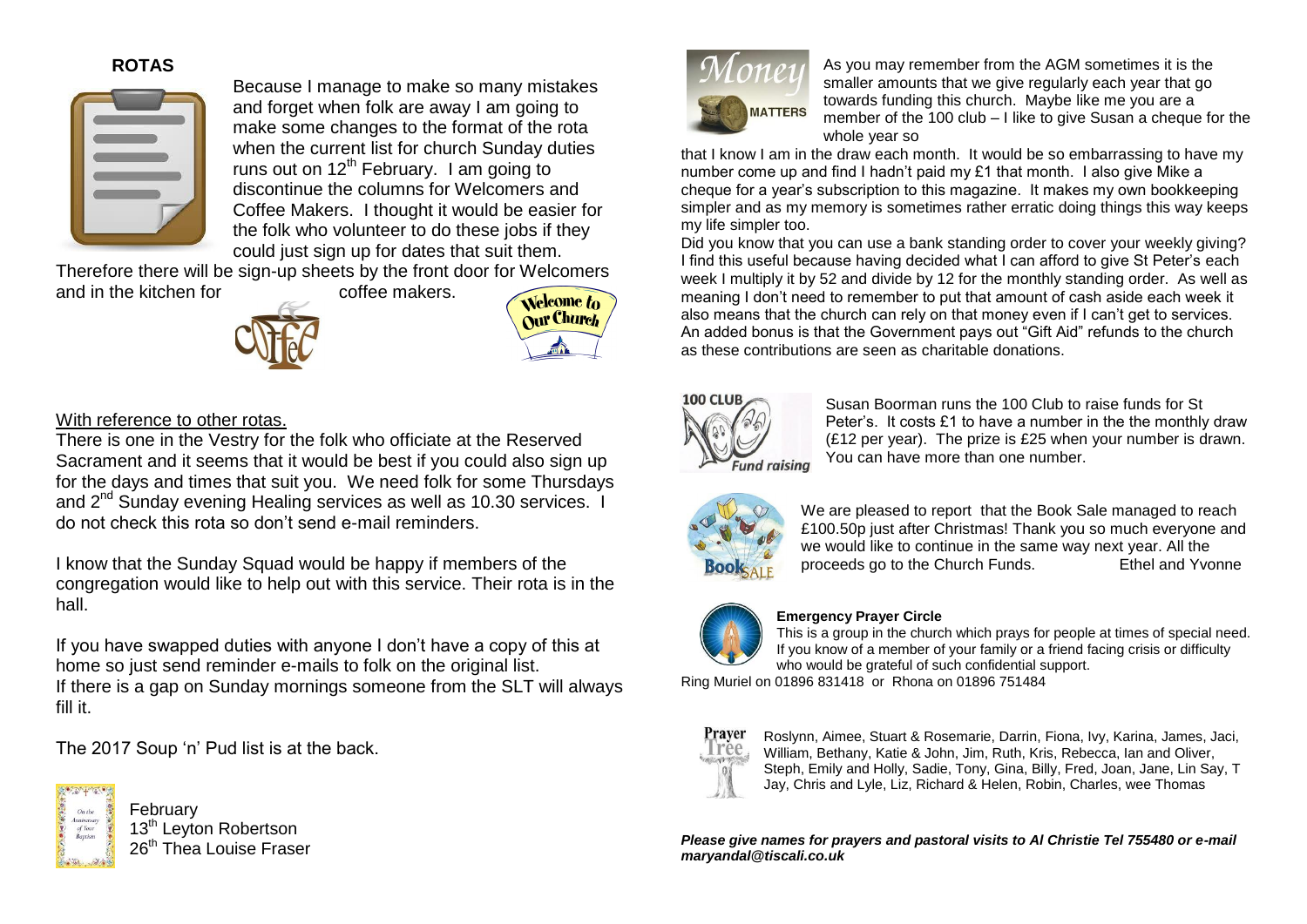Shirley lent me a bookmark with the Weaver poem on it but as I was unable to scan it clearly I went on the internet and found the image below.

Here is the anonymous poem in clearer print:-

My life is but a weaving, between my God and me, I do not choose the colours. He worketh steadily. Ofttimes he weaveth sorrow, and I in foolish pride Forget He sees the upper, and I the underside.

Not till the loom is silent, and the shuttles cease to fly, Will God unroll the canvas, and explain the reasons why The dark threads are as needful in the skillful weaver's hand As threads of gold and silver in the pattern He has planned.

He knows, He loves, He cares, Nothing this truth can dim. He gives His very best to those Who leave the choice with Him.



**Wittmes He weaveth sorrow xxxs** and I in foolish pride . \* forget le sees the upper and I the underside  $\mathbf{H}$ Wot till the loom is silent ... and the shuttles cease to fly shall  $\text{fill}$  unroll the canvas and explain the reason why a

Khe dark threads are as needful in the weaver's skillful hand as the threads of gold and silver in the pattern le has planned  $\bullet$ 



The back and front of the crown is displayed in the Corrie ten Boom Museum.

zzzzzzzzzzzzzzzzzzzzzzzzzzzzzzzzzzzzzzzzzzzzzzzzzzzzzzzzzzzzzzzzzz

The post office clerk said to my mother, when I was in the army, when she was posting me a bible, "Is there anything breakable in it ?" "Only the Ten Commandments!" she replied.

### Dear St Peter's.

When I first became the Interim Pastor at St Peter's the Bishop indicated to both me and you that it was going to be a relatively short affair. Sadly that did not work out, and as a result I have had to go back to being at Holy Trinity every Sunday.

I mentioned to both the Vestry and SLT recently that I felt I was not able to do everything that an Interim Pastor should, due to the time commitments required of me in Holy Trinity and in the province, and in particular in not being able to be with you as a congregation on Sunday mornings. I have consulted with the Bishop about this, whether he might be able to find anyone else who might either take over or work in conjunction with me. I'm very pleased that the Bishop has appointed Geoff Mason to be the interim pastor, and to share some of the duties of that post with me. I will still be around, and happy to be involved as much as Geoff wishes me to do. Geoff is a lay-reader in the diocese. As such, he's not ordained and has a wealth of experience in terms of what laity can and cannot do in the church, and will be of great benefit to the SLT in working with them to explore collaborative ministry further and resourcing them in the good work they already do.

The main benefit that Geoff brings is in being able to be there on Sunday mornings, to be able to listen to the congregation and to sit down and talk with you - I've not been able to do that recently and I think that is hugely important in the role which is needed between now and whenever you appoint.

Just because Geoff is not ordained does not mean that there will be any change to the sacramental services you currently have. Sheena will continue doing her excellent job in finding clergy for two or three Sundays in the month. Geoff will be there more as a pastor (which is his role description) than a "substitute rector" which is often the conceptual mistake congregations make when they have a priest as their interim. I will still be involved with the life of St Peter's, and will be happy to continue taking healing services and afternoon communions, and any funerals etc which come up, so in many ways you are getting two for the price of one.

I want to say how very grateful and proud I am of the work which the SLT has done in the months since Duncan's retiring - they have done the body of the work, and Sheena, Karen, Nancy, Al and John have worked very very hard in keeping everything on track. The end is in sight! I think this is a positive and helpful move, and I think when you meet Geoff you will agree. Pip

**Geoff has served as a Reader in churches in Formby (near Liverpool), Coventry and Manchester. He and his wife Sylvia have 3 grown-up children and retired to Musselburgh in 2009 where they joined the congregation at St Peters, Musselburgh.**

**He has been closely involved with inter-regnums on at least 4 occasions.**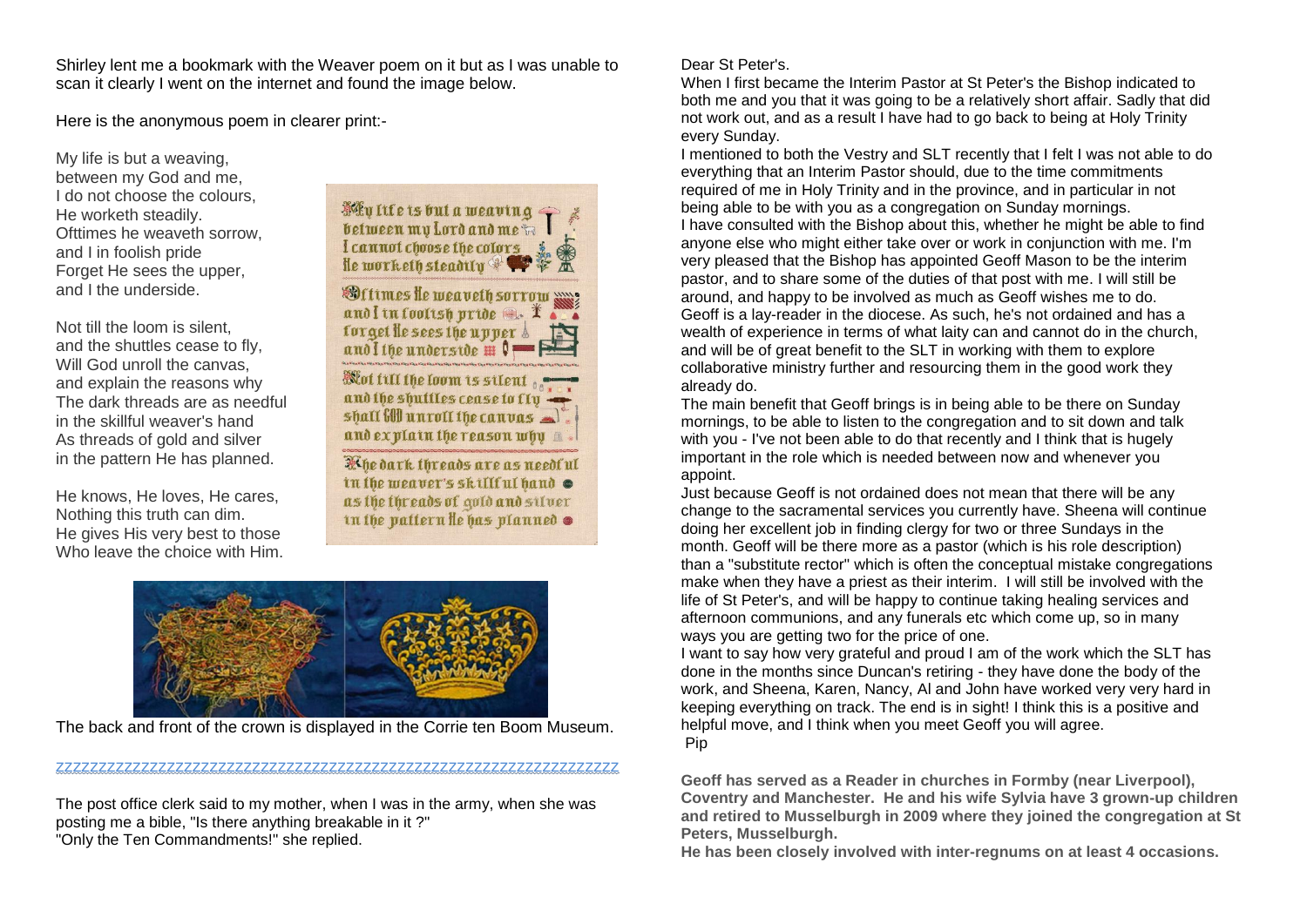

I thought you might like to read what has been written in a couple of cards recently received by the congregation.

The first is from Mac and his family. Thank you so much for the kind donation you gave towards Mac's fundraising mission. We are enormously

proud of him and what he has achieved.

Your donation really will make such a difference to the lives of not only Mac but other children like him.

In total he managed to raise £2610 with a local business also coming forward and donating a brand new i-pad! This enabled us to not only buy the accessories for the i-pad but to buy a new music station for the sensory room at St Peter's school. The remainder still left us able to donate a large sum of money, as planned to Spectrum for their sensory equipment.

So again, from the bottom of our hearts.

Thank you! Mac and his family.



The second is from Simi who included a crying face as she is sorry to be leaving us, though happy to be returning to her family in Nigeria.

To the members of St Peter's Church,

From the depths of my heart I will like to thank you ALL for the love and friendship I have enjoyed over the past year and three months!

Thank you for making me feel so welcomed from the first day I came to the church. Thank you for opening your hearts and homes to me.

Thank you for all the warm hugs, kisses and kind handshakes.

Thank you for accepting me just as I am.

Thank you for making an effort to get to know me – my family and my culture. A lot of you may not know how much you have impacted my life – directly and indirectly. I have learned about love, fellowship, patience, humility and kindness. I am excited about getting back and sharing my stories.

I will really miss you ALL! I pray that 2017 will be a year of happiness, good health and wholeness for you ALL. I Jesus name (Amen)

Lots of love Simi Pam



### **World Day of Prayer Friday, 3 rd March 2017 3.00pm at Our Lady & St Andrew's church** The service comes from The Philippines and the theme is:

**"Am I being unfair to you?"**

World Day of Prayer is an international, ecumenical, prayer movement initiated and carried out by Christian women in more than 180 countries and over 1000 languages. Every year Christians of many traditions and all ages, celebrate a common day of prayer.

### Dear Clergy and Vestry Secretaries

My very best wishes to you for 2017; this promises to be a challenging year in both church and nation. In the Edinburgh Diocese we are faced by the retirement of three people who, in their respective ways, have made a considerable impact on our life.

Graham Forbes has been Provost of St Mary's Cathedral for over 26 years. During this time he has not only stewarded the congregation and the fabric of the Cathedral, he has also served in a number of eminent positions in the public Iife of our nation. He formally retires in June but he is on Sabbatical at present and will return for a farewell event on Maundy Thursday following the Chrism Mass (at which he will be preaching). The Chrism Mass is always an important occasion for the diocese as clergy and Iaity renew baptismal and ordination vows. I invite you to make a special effort to be with us on 13th April at ll.30am as we mark Graham's retirement and to encourage other members of your congregation to join us too. There will be a lunch after the service. Formal invitations will be sent out in due course.

Susan Macdonald retired as Dean of the Diocese on 31st December (although she will continue as Rector of Christ Church Edinburgh). She has occupied this significant and demanding role with grace, wisdom and warmth. The Dean is, of course, the Bishop's primary ordained colleague and I have many reasons to be grateful to Susan for her companionship and support since l became bishop, l know that many around the diocese would echo this. We would like to make a presentation to Susan at our next Diocesan Synod on Saturday 11th March at St Paul's & St George's Church. Each congregation will be represented at the Synod by their Lay Rep as well as clergy; others are welcome to attend in the public gallery.

Also at that Synod, we shall mark the retirement of David Palmer as both Diocesan Secretary and Convener of the Finance and Management Committee; he and Alison are moving to England. David has fulfilled both roles with distinction and skill. Many at the Diocesan Office and throughout the diocese have benefited from his calm and incisive advice and he has been involved in all the major decisions made in this diocese for more than a decade. He has also served the Province as Convener of the Standing Committee. Both Bishop Brian and I have had innumerable reasons to be grateful for David's willingness to give so generously of his time and talent. Fittingly, David was made an honorary Canon of our Cathedral last year l invite each congregation to show their gratitude to Graham, Susan and David by making a contribution towards a gift from the diocese. If you would like to make such a contribution please send it to Mr Simon Filsell, Diocesan Administrator, at 21a Grosvenor Crescent, Edinburgh EH12 5EL, indicating clearly to whom your gifts are directed.

With these retirements come three important vacancies. Please pray for me and for all whose task it is to find worthy successors to occupy these Ieading roles in the Iife of our diocese,

Warmest good wishes for the year ahead!

The Rt Revd Dr John Armes Bishop of Edinburgh